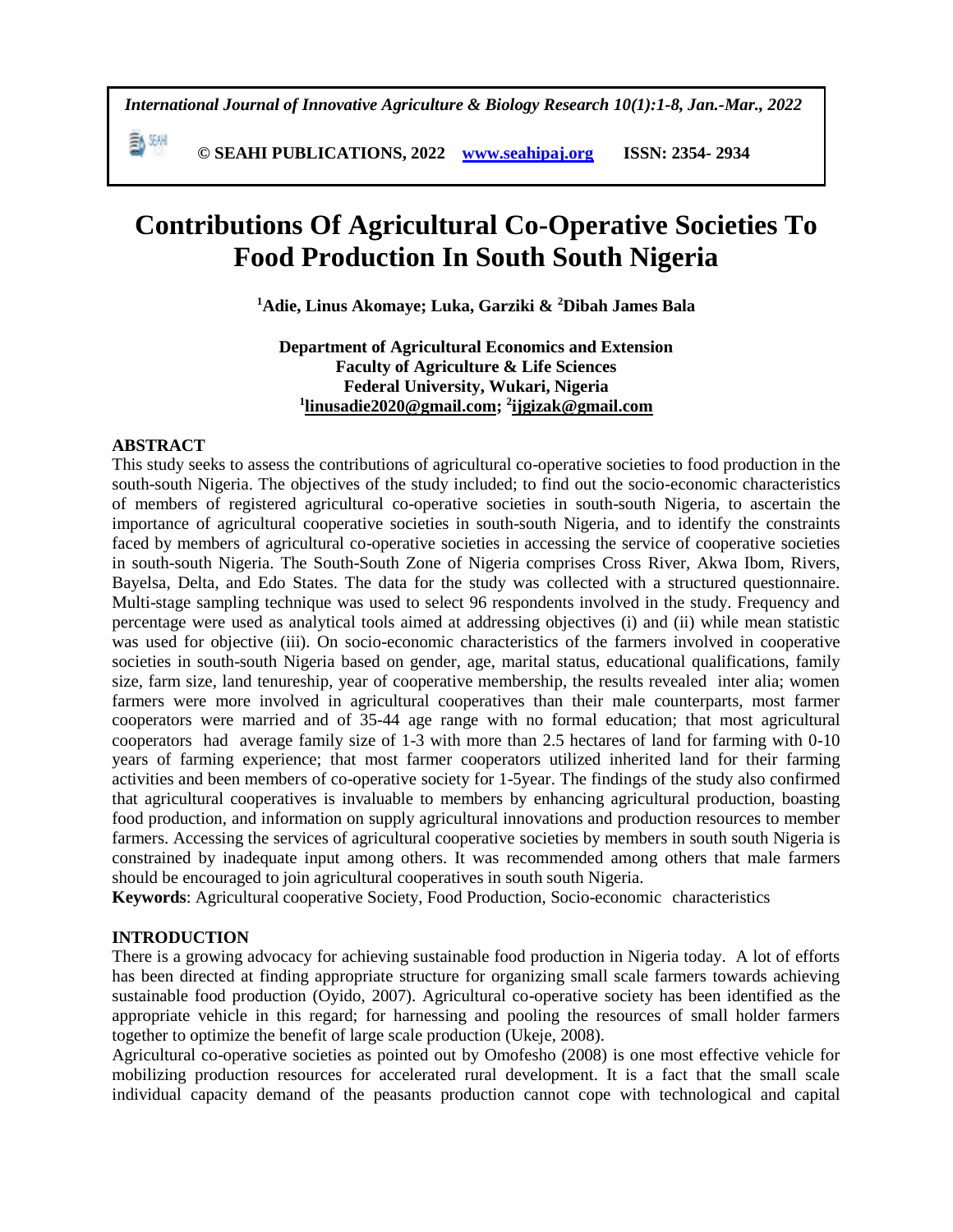demand of modernized agriculture. Even though the farming may be considered efficient within the static frame work of its motive of enterprise-self-sufficiency, the dynamic demands of modern times are such that drastic structural setting has to be subjected to drastic structural change. And the peasants should be educated such that they know that their interest is being fostered (Okolocha, 1993).

Agricultural co-operative societies have existed over the years to play pertinent roles of drastic structural change in agriculture towards sustainable food production and also for socio-economic upliftment of the farmers (Ugururedo, 2008). Uchendu (2008) observed that the original impetus for the organization of cooperatives in Nigeria came from agriculture or more precisely from the marketing of cash crops for exports. Since then cooperative development has taken different forms and dimensions. According to Federal Ministry of Agriculture and Rural Development (FMARD) (2001), emphasis in cooperative development is now on multipurpose agricultural marketing. They noted that 96% of agricultural cooperative societies in Nigeria are designed basically to serve the needs of agriculture. Even the four percent (4%) which constitute non-agricultural cooperative societies have great relevance for agricultural production, agricultural produce and bye-products.

It is a truism that government efforts over the years could not guarantee adequate food and fiber for the citizenry. Presently, the country has increased its dependence on food imports. For example food imported from the United State in 2007 alone was about  $\frac{1}{2}$ . 2billion (Muhammad, 2008). This precarious situation has necessitated the introduction of National Programme on Food Security (NPFS), a special programme of the Federal Government of Nigeria (FGN) on agricultural activities to increase food production in the country. Its activities are being carried out in the thirty six states of the country and the Federal Capital Territory (FCT), Abuja (Onugu, 2012). In South-South Nigeria, a number of National Programme on food Security (NPFS) activities focused on crop farming, fishery, timber exploitation and processing of agricultural products. The component structure of NPFS in south-south is mainly the affairs of each state, Agricultural Development Programme (ADP) staff, and the beneficial community based farmers.

Perhaps one of the greatest problem confronting farmers today is the lop-sided and unbalanced development of their environment and how best to improve the living standard of the rural farmers. The gross imbalance and inequalities in the level of development between the rural and urban areas of Nigeria is enormous taking south-south geo-political zone as a case study. In spite of all the orchestrated policies and programmes of successive government in Nigeria. The problem of rural backwardness and underdevelopment has remained unresolved. This is evident in persistence of agricultural stagnation, hunger, poverty, disease, unemployment, poor-housing, under-employment, and poor infrastructure. Most of our rural areas also suffer from inadequacy of social services, high birth rate, death rate, low life expectancy, malnutrition and ignorance, lack of productive technical workforce (International Labour Organization (ILO) 2010).

Agricultural co-operative societies have been playing vital roles in the economic development of Nigeria. Agricultural cooperative organizations impact better farm yield and inversely yield better living standard, better housing, better education for members and their families. Economic success of co-operative societies has been documented profusely in most cooperative studies (Akinyele, 2009).

In south-south Nigeria (Cross River, Akwa Ibom, River State, Beyelsa State, Delta State and Edo State, most farmers survive economically through membership of agricultural co-operative societies. Agricultural co-operative societies aid improvement in food production and invariably the level of living of farmers. Agricultural co-operative is also targeted at improvement of both size and qualities of food produce.

### **Statement of the problem**

The agricultural co-operative movement among farmer are viewed to be instrumental to Agricultural transformation and boosting productivity in the sector. It has been widely acknowledged as making enormous contributions towards the growth and development of national economy. Adequate financing plays vital role in agricultural productivity. Low level of education, poor orientation, and lack of collateral constitutes critical barrier to securing loan from commercial banks by farmers. Furthermore, it is noted that the disbursement of farm credits by commercial banks is skewed against the small scale farmers.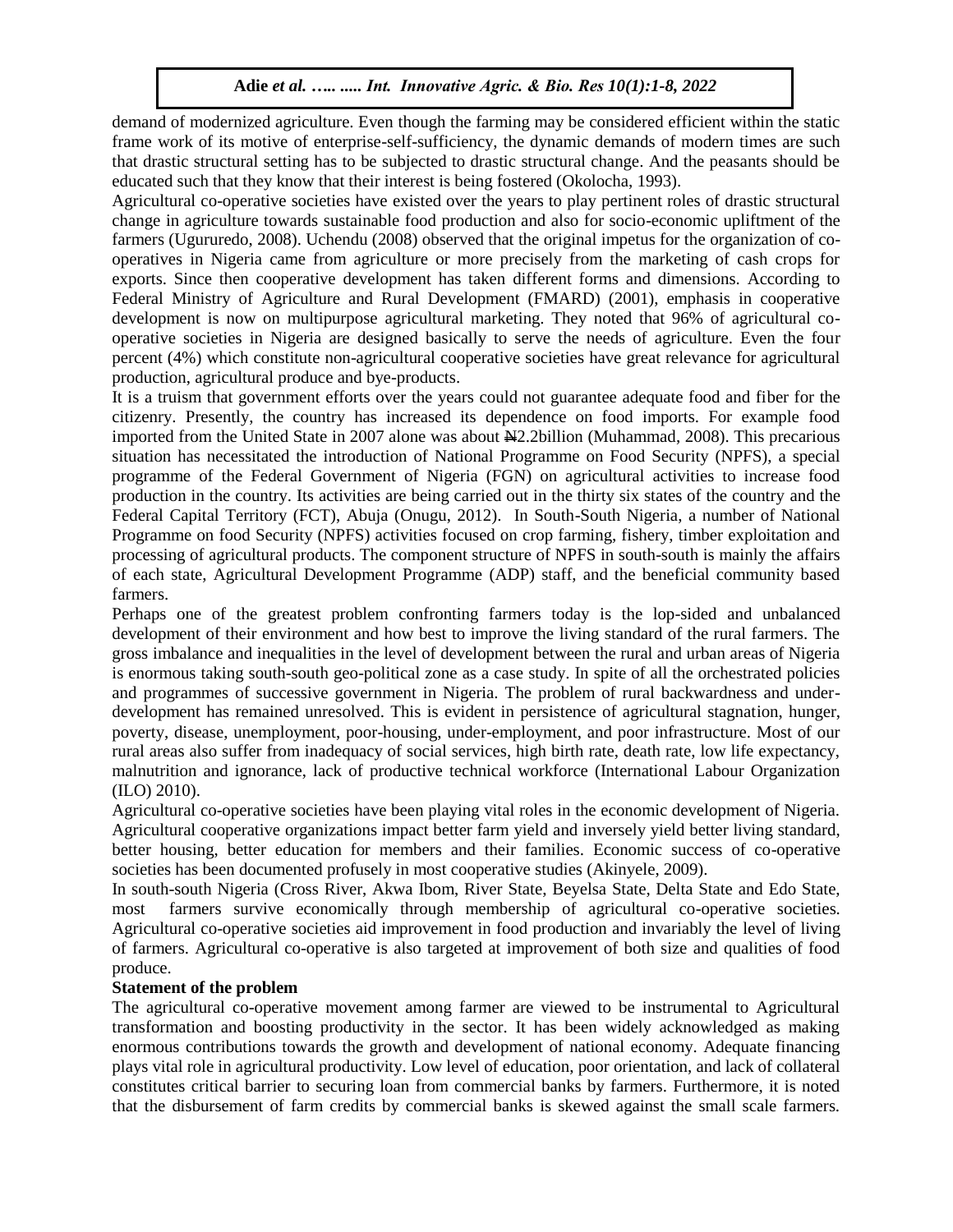Farmers are therefore discouraged from approaching banks for credit facilities to finance farm operations. For instance, about 92% of small scale farmers obtained their credit from non-institutional source (Umeh & Adebisi, 2008). Based on these facts, agricultural cooperative societies were formed with the primary objective of making farm credit available to farmers with reduced bottleneck. Agricultural co-operative societies play crucial roles in rural mobilization for agricultural development, provision of credit for small scale agricultural ventures, and provision of employment opportunities in the rural areas.

However, some pertinent variables seem to constraint the operation of successful agricultural cooperatives in Nigeria for the desired impact to be realized. This was the crux of this study; to ascertain the contributions of agricultural co-operative societies to food production in south south Nigeria.

### **Objectives of the study**

The study sought to achieve the following objectives:

- 1. To find out the socio-economic characteristics of members of registered agricultural co-operative societies in south-south Nigeria
- 2. To ascertain the importance of agricultural cooperative societies in south-south Nigeria
- 3. Identify the constraints faced by members of agricultural co-operative societies in accessing the service of cooperative societies in south-south Nigeria.

### **METHODOLOGY**

The study was carried out in south-south geo-political zone of Nigeria which comprises Cross River, Akwa Ibom, Rivers, Bayelsa, Edo and Delta States. The population of the study was made up of all members of registered agricultural co-operative in south-south geo-political zone of Nigeria. Multi-stage random sampling technique was adopted in the study. Four states, Cross River, Akwa Ibom, Rivers, and Edo were randomly sampled for the study. Also four local government areas were randomly sampled from each of the sampled states giving a total of 16. Six members of registered agricultural co-operative societies were thereafter selected from each local government areas. This gave a total of 96 respondents used for the study. Frequency and percentage were used as analytical tools aimed at addressing objectives (i) and (ii) while mean statistic was used aimed at addressing objective iii. To identify the constraint faced by members of registered agricultural co-operative societies in accessing the service of co-operatives societies in the study area a list of possible constraints was provided for the respondents to rank on a 3point scale of Serious Constraint = 3, Constraint = 2, and No Constraint At All = I.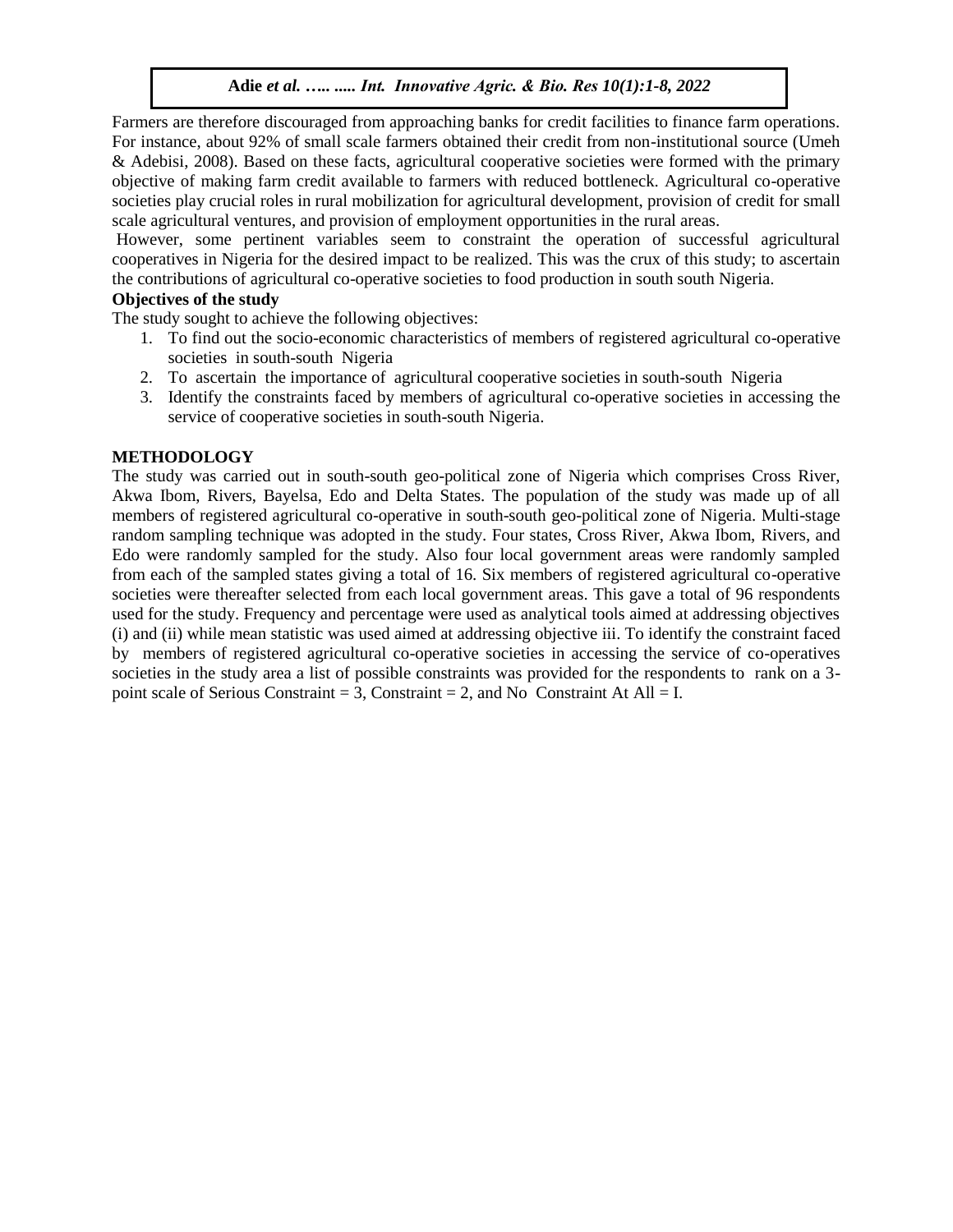# **RESULTS AND DISCUSSION**

**Table I**: Frequency and percentage distribution of socio-economic characteristics of the farmers of agricultural cooperative societies in the south-south Nigeria

|                                           | Frequency        | Percentage (%)   |  |
|-------------------------------------------|------------------|------------------|--|
| A) Gender                                 |                  |                  |  |
| Male                                      | 46               | 47.9             |  |
| Female                                    | 50               | 52.1             |  |
| (B) Age of respondents                    |                  |                  |  |
| 25-34                                     | 28               | 29.2             |  |
| 35-44                                     | 35               | 36.5             |  |
| 45-54                                     | 21               | 21.1             |  |
| 55-60                                     | 12               | 12.5             |  |
| (C) Marital status                        |                  |                  |  |
| Single                                    | 33               | 34.4             |  |
| Married                                   | 42               | 43.8             |  |
| Divorced                                  | 10               | 10.42            |  |
| Widowed                                   | 11               | 11.46            |  |
| (D) Educational<br>qualification          |                  |                  |  |
| No formal education                       | 22               | 13.21            |  |
| Adult education                           | 24               | 20.8             |  |
| Primary education                         | 19               | 17.71            |  |
| Secondary education                       | 17               | 15.63            |  |
| Tertiary education                        | 17               | 15.63            |  |
| (E) Family size                           |                  |                  |  |
| $1-3$                                     | 34               | 35-42            |  |
| $4 - 6$                                   | 27               | 28.13            |  |
| $7-9$                                     | 20               | 20.83            |  |
| $10-12$                                   | 10               | 10.42            |  |
| 13 and above                              | 5                | 5.20             |  |
| (F) Farm Land Size                        |                  |                  |  |
| $<$ 2.5 hectare                           | 45               | 46.9             |  |
| 2.5-4 hectare                             | 35               | 36.5             |  |
| 5.0 hectare above<br>(G) Farm tenure ship | 16               | 16.7             |  |
| Inheritance                               | 42               | 43.8             |  |
| Least holding/rent                        | 6                | 6.25             |  |
| Gift                                      | 6                | 6.25             |  |
| Exchange                                  | 42               | 43.8             |  |
| Others<br>H)Year of cooperative           | $\mathbf{0}$     | $\mathbf{0}$     |  |
| membership<br>1-5 years                   | 44               | 45-83            |  |
| $6-10$ year                               | 44               | 45-83            |  |
| $10-15$ years                             | 8                | 8.3              |  |
| 20 years and above                        | $\boldsymbol{0}$ | $\boldsymbol{0}$ |  |
|                                           |                  |                  |  |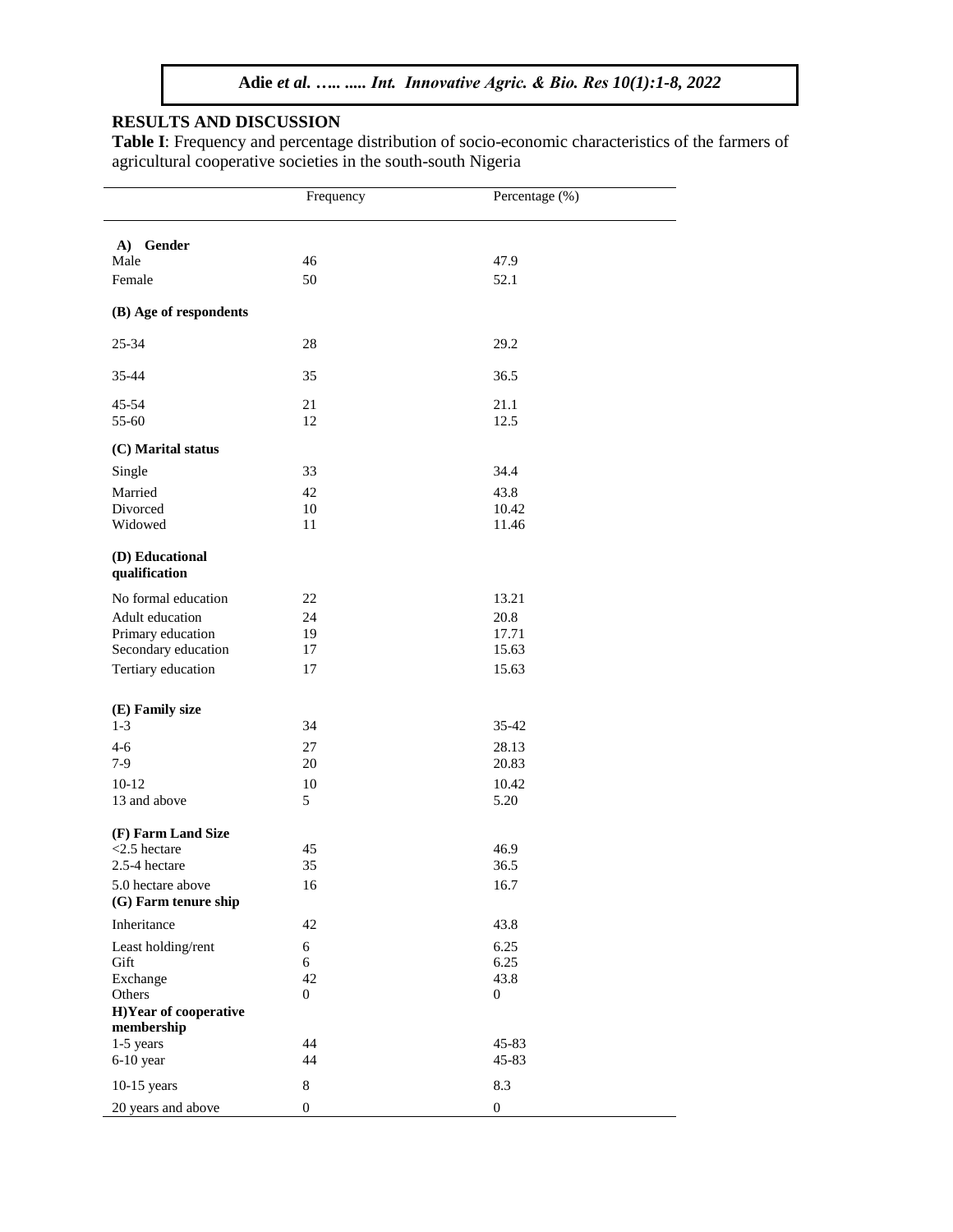Table I presents data on socio-economic characteristics of the farmers involved in cooperative societies in the south-south Nigeria based on gender, age, marital status, educational qualifications, family size, farm size, land tenureship, year of cooperative membership. On the basis of gender, the result revealed that 47.9% were male while 52.1% were female. This implied that in the study area, women farmers are more involved in agricultural cooperatives than their male counterparts. Data in Table 1 also revealed that 29.9% of respondents fell within the age of 25-34 years, 36.5% were of the 35-44 years category, and 21.9% were of 45-54 years and 12.5% to the range of 55-60 years of age. It implied that the respondent were in their middle ages which give them the ability to cope with labor requirement since farming requires energy. This finding is in harmony with Ahmed, (2016).which in a related study revealed that most of the farmers in the study area-were in the middle ages, as such younger people have more tendencies to participate more effectively in agricultural cooperatives than the older counterparts.

Table 1 also presents data on marital status of the respondents. The results indicated that 34.4% of the respondents were single, 43.8% married, 10.42% divorced, while 11.46% were widows. The result also shows that the married couples dominate the agricultural co-operative societies in the study area indicating that they often engage in farming in order to sustain their families and meet social order needs. This finding is in line with Givary (2013) who found out that majority of his respondents in a related study were married.

On educational level of the respondents, the findings indicated that 30.21% of the respondents, had no formal education, 20.8. % were educated through adult education programme, 17.7% had primary education, while 15.63% acquired up to secondary and territory education respectively. This implied that only an insignificant category of respondents were literate who can effectively communicate with people, keep record of transactions and most importantly adopt agricultural innovations most rapidly compared to a large majority of uneducated individuals existing in the study area. This finding is in line with Sani (2008).

The results also shows that 35.42% of the respondents had a family size of 1-3, 28.13% had a family size of 4-6, 10.42% had a family size of 10-12, while 5.20% had a family size of 13 and above. This implied that most respondents had a family size of 1-3 persons a house hold. The result in Table 1 also show respondents' farm size. The study revealed that some respondents had more than 2.5 hectares of land for farming; 36.5% had between 2.5-4.9 hectares of land while 16.7% had above 5.0 hectares of land for farming. However, most farmers, the result revealed had few hectares of land which they use mainly to cultivate food to feed their families and to earn income.

Data in Table 1 also show the farming experience of the respondents. A critical analysis revealed that 43.8% of the respondents had 0-10 years of farming experience, 42.71% had 11-20 years of experience, 42.71% had between 11-20 years of experience, while 13.54% had 21-30 year of experience. None of the respondent had experience beyond 30 years. This implied that most members of registered agricultural cooperative had 0-10 years of farming experience within the south-south zone. This group contributes significantly to food production in the geopolitical zone. The result of land tenureship practices of the respondents in the south-south zone of Nigeria is also revealed in Table 1. Analysis of the data revealed that 43.8% of the respondents utilized inherited land for their farming activities, 6.25% used leased/rented land, and 6.25% got their farm land as a gift while 43.8% got their farm land by exchange. This implied that most members of registered agricultural cooperative societies in the study area inherited land they use for farm activities from their ancestors. On the years of co-operative membership, the study revealed that 45.83% of the respondents had been members of co-operative society for 1-5year, 45.83% for 6-10years, and 8.3% for 10-15years. However, no members of co-operative society within the study area had been in co-operative for 20 years and above.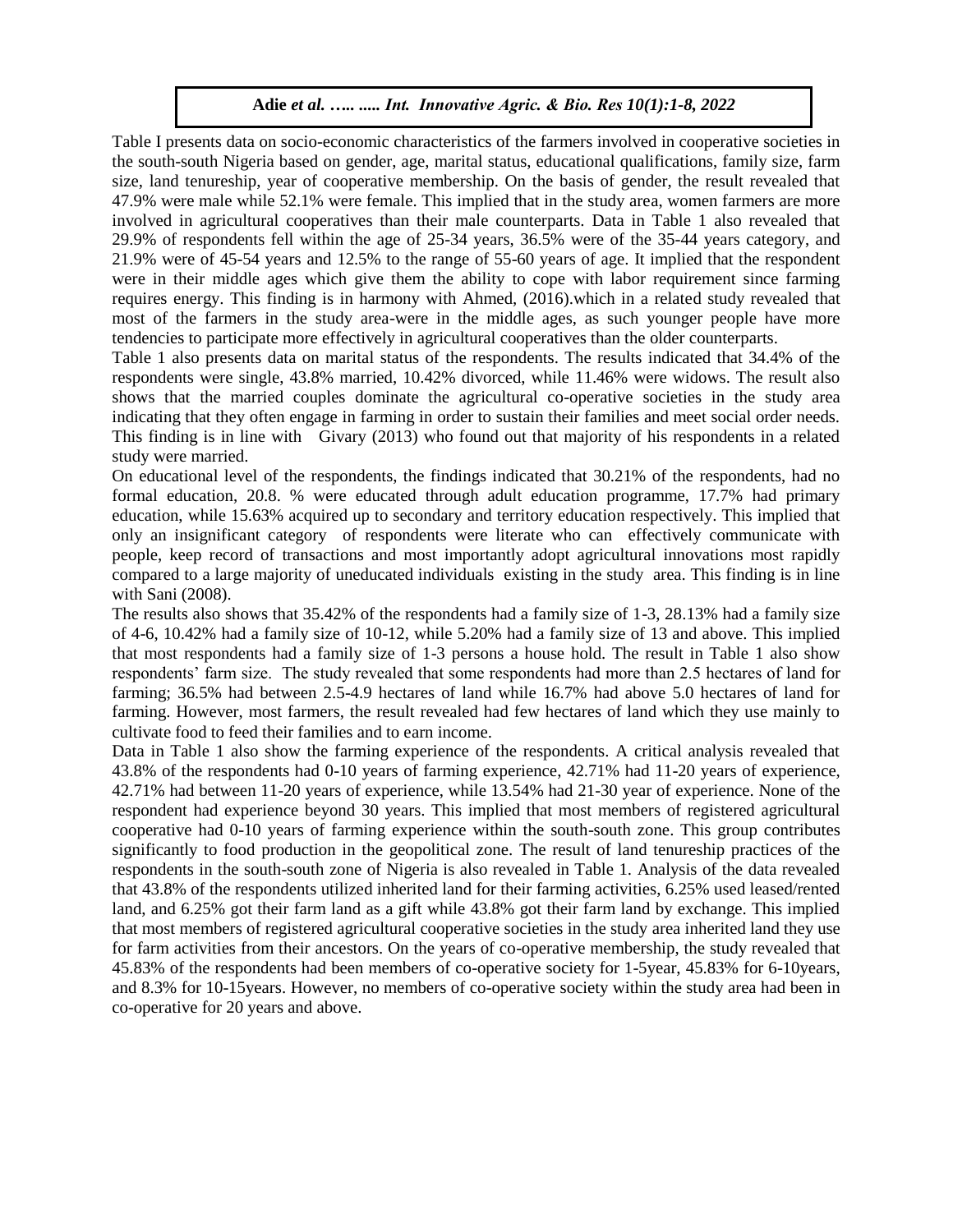|                                         | <b>Frequency</b> | Percentage $(\%$ ) |
|-----------------------------------------|------------------|--------------------|
| (A) Benefits of membership              |                  |                    |
| Change in working method                | $\overline{7}$   | 7.3                |
| Change in diet                          | 15               | 15.63              |
| Change in agricultural production       | 67               | 69.8               |
| Change in income                        | 7                | 7.3                |
| (B) Enhancing agricultural              |                  |                    |
| production                              |                  |                    |
| Increase food production                | 32               | 33.33              |
| Access to loans and credit facilities   | 27               | 28.13              |
| Marketing of farm produce               | 12               | 12.5               |
| Provision of market for farm produce    | 13               | 13.54              |
| Price stability and monitoring          | $\sqrt{5}$       | 5.21               |
| Access to inputs at cheap rates         | $\overline{7}$   | 7.30               |
| (C) Boosting of food production         |                  |                    |
| Yes                                     | 65               | 67.71              |
| N <sub>o</sub>                          | 31               | 32.3               |
| (D)Attitude towards farmers             |                  |                    |
| Agricultural co-operatives have good    | 11               | 11.46              |
| rapport with farmers                    |                  |                    |
| Agricultural<br>co-operatives<br>supply | 23               | 23.96              |
| agricultural<br>innovations<br>and      |                  |                    |
| production resources price to farmers   |                  |                    |
| Agricultural co-operatives provide      | 10               | 10.42              |
| farm information in suitable time to    |                  |                    |
| farmer                                  |                  |                    |
| Some of the agricultural co-operative   | 9                | 9.38               |
| activities are exclusively channeled to |                  |                    |
| executives members, their relatives     |                  |                    |
| and friends                             |                  |                    |
| Agricultural co-operatives exist only   | 28               | 29.2               |
| to help farmers get access to cheap     |                  |                    |
| government loan and subsidies           |                  |                    |
| Agricultural co-operatives exist to     | 15               | 15.63              |
| promote rural development               |                  |                    |

Table 2: Frequency and percentage distribution of importance of agricultural cooperative societies in the south-south Nigeria

Table 2 presents frequency and percentage distribution of importance of agricultural cooperative societies in the south-south Nigeria. On memberships' benefits, the result (See Table 2 (A)) shows that 7.3% of the respondents have been positively impacted as they experience change in income, 15.63% experienced change in diet, and 69.8% have experienced change in agricultural production while 7.3% experienced change in working methods. This implied that belonging to agricultural cooperative societies impacted positively on agricultural production in terms of enhanced agricultural productivity.

Analysis in Table 2(B) also reveal that 33.3% of the respondents had enjoyed increased food production, 28.13% benefited from access to loans and credit facilities, 12.5% enjoyed improved marketing of farm produce, 13.54% of respondents confirmed provision of market for their farm produce, 5.21% benefited through price stability and monitoring, while 7.30% had benefited through access to farm inputs at cheaper rates. Generally, co-operative society have a significant role of improving the economic level of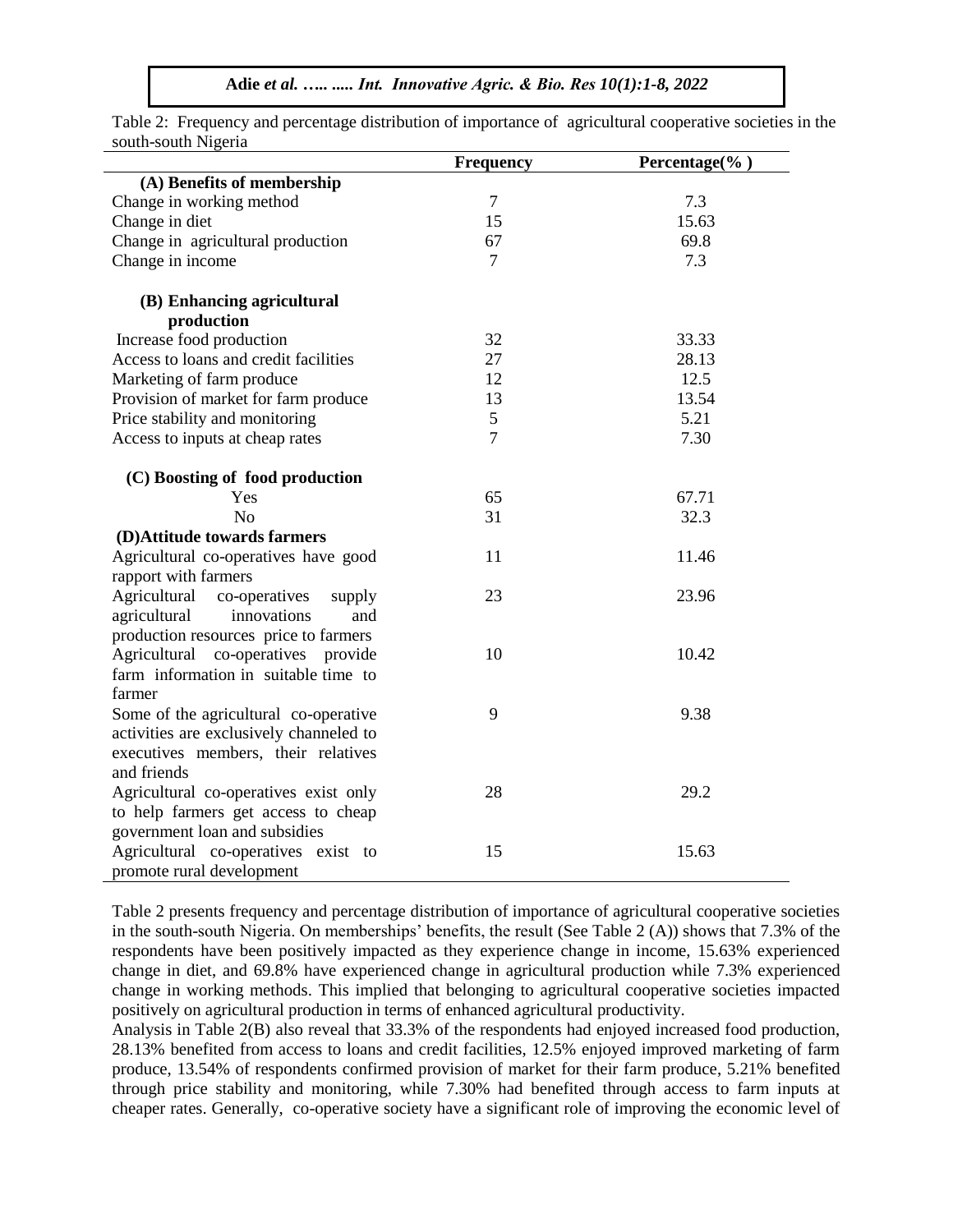farmers in south-south Nigeria through optimized food production as well as serving as a medium for its members to access loans and credit facilities easily.

Agricultural cooperative societies' capability of boosting food production in the south-south Nigeria is shown in Table 2(C). It reveals that most respondents (67.7%) are of the view that the activities of agricultural cooperative societies are capable of boosting food productivity in south-south Nigeria. Data in Table 2 (D) shows the attitudinal disposition of agricultural co-operative societies towards farmer members. The findings indicated that farmers, agricultural cooperative societies supply agricultural innovations and production requirements in suitable price for farmers, provide agriculture information, in suitable time for farmers, and promote rural development.

**Table 3:** Mean ratings on constraints to accessing the services of agricultural cooperative societies in south south Nigeria

|    |                                   |     | Mean score Remarks |
|----|-----------------------------------|-----|--------------------|
| 1. | Problem in accessing loan         | 2.7 |                    |
| 2. | Inaccessibility to fertilizer     | 2.5 | C                  |
| 3. | Inadequate provision of farm      | 2.1 | C                  |
| 4. | Poor extension services           | 1.6 | <b>NCA</b>         |
| 5. | Problem with marketing of produce | 1.7 | <b>NCA</b>         |

*Note: Serious Constraint (SC) 3, Constraint (C) 2, No Constraint At all (NCA) = I. N=96*

Table 3 presents analysis on the constraints faced by farmers in accessing the services of cooperative societies in south south Nigeria. The constraints as indicated in the result reveals include inability to access loans, fertilizer, and other farm inputs (seeds). However, the analysis revealed that poor extension and marketing of produce is not a constraint to farmer cooperative members as they seem to consistently have access to services of agricultural cooperative societies.

### **CONCLUSION**

Putting it succinctly, majority of agricultural cooperative members were female, with long years of farming experience and they also have relatively large household size. The agricultural cooperative performed invaluable roles in optimizing food production thereby enhancing food security for the growing population in south south Nigeria. Agricultural Cooperative supplies agricultural immigration and agricultural production requirements in suitable price and time for farmers. The constraints faced by farmers members of agricultural cooperatives in accessing the services of the cooperatives include among others the inaccessibility of loans, fertilizer and adequate farm inputs.

### **RECOMMENDATION**

Based on the findings of the study, the following recommendation were made:

- 1. Male farmers in the south south Nigeria should be encouraged to join agricultural cooperative societies.
- 2. Agricultural co-operative societies operating in south south Nigeria should be liberal in approach rather than exclusively channeling their activities to executives members, their relatives and friends
- 3. Government should make soft loans, fertilizers, and other farm inputs accessible to members of the agricultural co-operative societies in the south south Nigeria